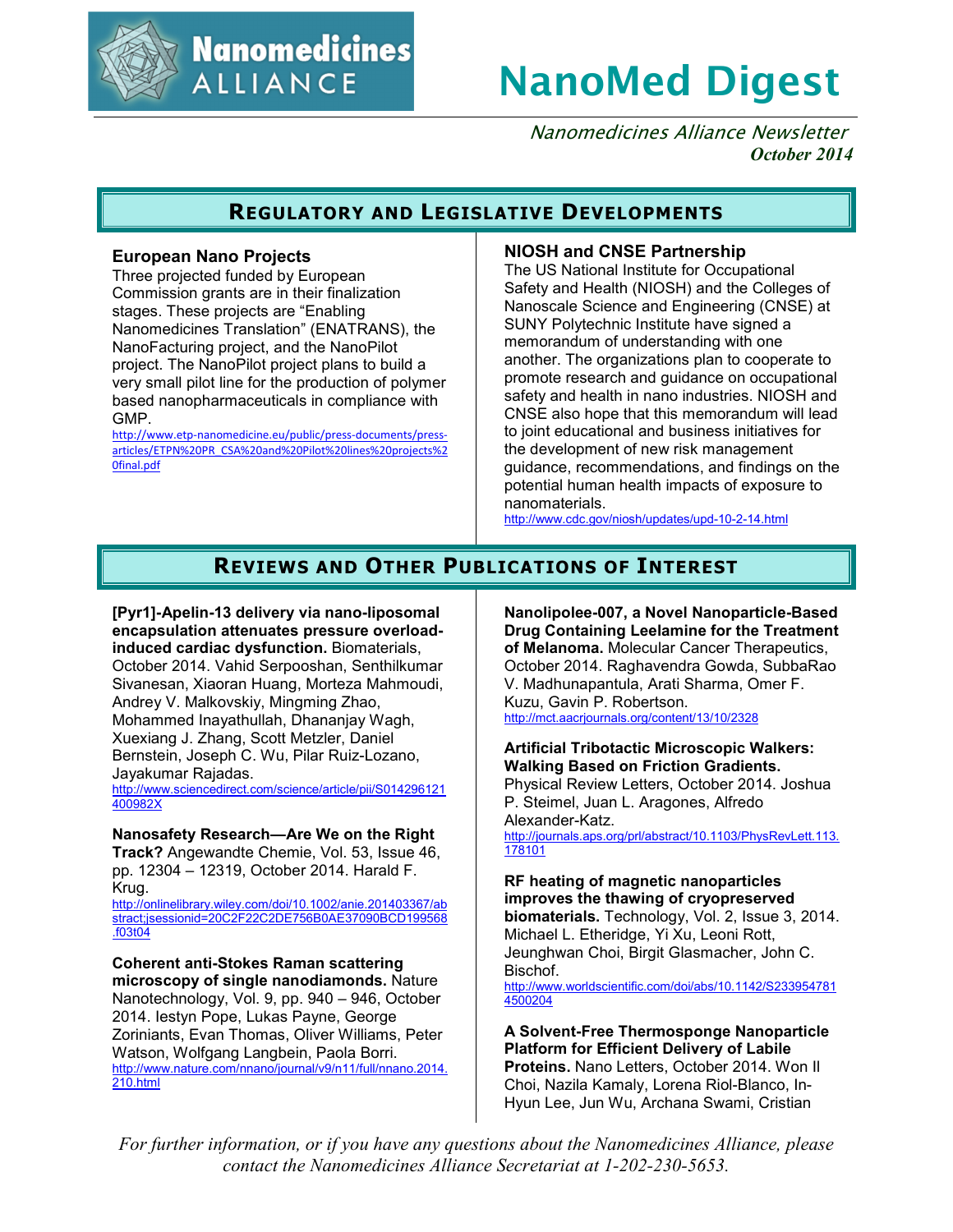# *Nanomedicines Alliance Newsletter*  $\qquad \qquad$  **October 2014**

Vilos, Basit Yameen, Mikyung Yu, Jinjun Shi, Ira Tabas, Ulrich H. von Andrian, Sangyong Jon, Omid C. Farokhzad. http://pubs.acs.org/doi/abs/10.1021/nl502994y

# **Ultrafast electron dynamics in phenylalanine**

**initiated by attosecond pulses.** Science, Vol. 346, No. 6207, pp. 336 – 339, October 2014. F. Calegari, D. Ayuso, A. Trabattoni, L. Belshaw, S. De Camillis, S. Anumula, F. Frassetto, L. Poletto, A. Palacios, P. Decleva, J. B. Greenwood, F. Martín, M. Nisoli. http://www.sciencemag.org/content/346/6207/336

## **Transparent and flexible low noise graphene electrodes for simultaneous**

**electrophysiology and neuroimaging.** Nature Communications, Vol. 5, Article no. 5259, October 2014. Duygu Kuzum, Hajime Takano, Euijae Shim, Jason C. Reed, Halvor Juul, Andrew G. Richardson, Julius de Vries, Hank Bink, Marc A. Dichter, Timothy H. Lucas, Douglas A. Coulter, Ertugrul Cubukcu, Brian Litt. http://www.nature.com/ncomms/2014/141020/ncomms6259/f ull/ncomms6259.html

### **DNA brick crystals with prescribed depths.**

Nature Chemistry, Vol. 6, pp. 994 – 1002, October 2014. Yonggang Ke, Luvena L. Ong, Wei Sun, Jie Song, Mingdong Dong, William M. Shih, Peng Yin.

http://www.nature.com/nchem/journal/v6/n11/full/nchem.208 3.html

#### **Investigating the optimal size of anticancer nanomedicine.** Proceedings of the National

Academy of Sciences, Vol. 111, No. 43, pp. 15344 – 15349, October 2014. Li Tang, Xujuan Yang, Qian Yin, Kaimin Cai, Hua Wang, Isthier Chaudhury, Catherine Yao, Qin Zhou, Mincheol Kwon, James A. Hartman, Iwona T. Dobrucki, Lawrence W. Dobrucki, Luke B. Borst, Stéphane Lezmi, William G. Helferich, Andrew L. Ferguson, Timothy M. Fan, and Jianjun Cheng. http://www.pnas.org/content/111/43/15344

**Amplifying the Red-Emission of Upconverting Nanoparticles for Biocompatible Clinically Used Prodrug-Induced Photodynamic Therapy.** ACS Nano, Vol. 8, No. 10, pp. 10621 – 10630, 2014. Amol Punjabi, Xiang Wu, Amira Tokatli-Apollon, Mahmoud El-Rifai, Hyungseok Lee, Yuanwei Zhang, Chao Wang, Zhuang Liu, Emory M. Chan, Chunying Duan, Gang Han. http://pubs.acs.org/doi/abs/10.1021/nn505051d

**Cocoon-Like Self-Degradable DNA Nanoclew for Anticancer Drug Delivery.** Journal of the American Chemical Society, Vol. 136, No. 42, pp. 14722 – 14725, October 2014. Wujin Sun, Tianyue Jiang, Yue Lu, Margaret Reiff, Ran Mo, Zhen Gu.

http://pubs.acs.org/doi/abs/10.1021/ja5088024

## **Direct Mass Spectrometry Analysis of Biofluid Samples Using Slug-Flow Microextraction Nano-Electrospray**

**Ionization.** Angewandte Chemie, October 2014. Yue Ren, Morgan N. McLuckey, Jiangjiang Liu, Zheng Ouyang.

http://onlinelibrary.wiley.com/doi/10.1002/anie.201408338/ab stract;jsessionid=B5D684B17CB53B9B8F5AA62ED116E27 A.f02t04

#### **Interactions of Skin with Gold Nanoparticles of Different Surface Charge, Shape, and**

**Functionality.** Small, October 2014. Rute Fernandes, Neil R. Smyth, Otto L. Muskens, Simone Nitti, Amelie Heuer-Jungemann, Michael R. Ardern-Jones, Antonios G. Kanaras.

http://onlinelibrary.wiley.com/doi/10.1002/smll.201401913/ab stract

## **Self-assembled micellar nanocomplexes comprising green tea catechin derivatives and protein drugs for cancer therapy.** Nature Nanotechnology, Vol. 9, pp. 907 – 912, October

2014. Joo Eun Chung, Susi Tan, Shu Jun Gao, Nunnarpas Yongvongsoontorn, Soon Hee Kim, Jeong Heon Lee, Hak Soo Choi, Hirohisa Yano, Lang Zhuo, Motoichi Kurisawa, Jackie Y. Ying. http://www.nature.com/nnano/journal/v9/n11/full/nnano.2014. 208.html

#### **Structure and mechanism of the tRNAdependent lantibiotic dehydratase NisB.**

Nature, October 2014. Manuel A. Ortega, Yue Hao, Qi Zhang, Mark C. Walker, Wilfred A. van der Donk, Satish K. Nair.

http://www.nature.com/nature/journal/vaop/ncurrent/full/natur e13888.html

#### **QM/MM simulations as an assay for carbapenemase activity in class A β-**

**lactamases.** Chemical Communications, Issue 94, Vol. 50, pp. 14736 – 14739, October 2014. Ewa I. Chudyk, Michael A. L. Limb, Charlotte Jones, James Spencer, Marc W. van der Kamp, Adrian J. Mulholland.

http://pubs.rsc.org/en/Content/ArticleLanding/2014/CC/C4C C06495J#!divAbstract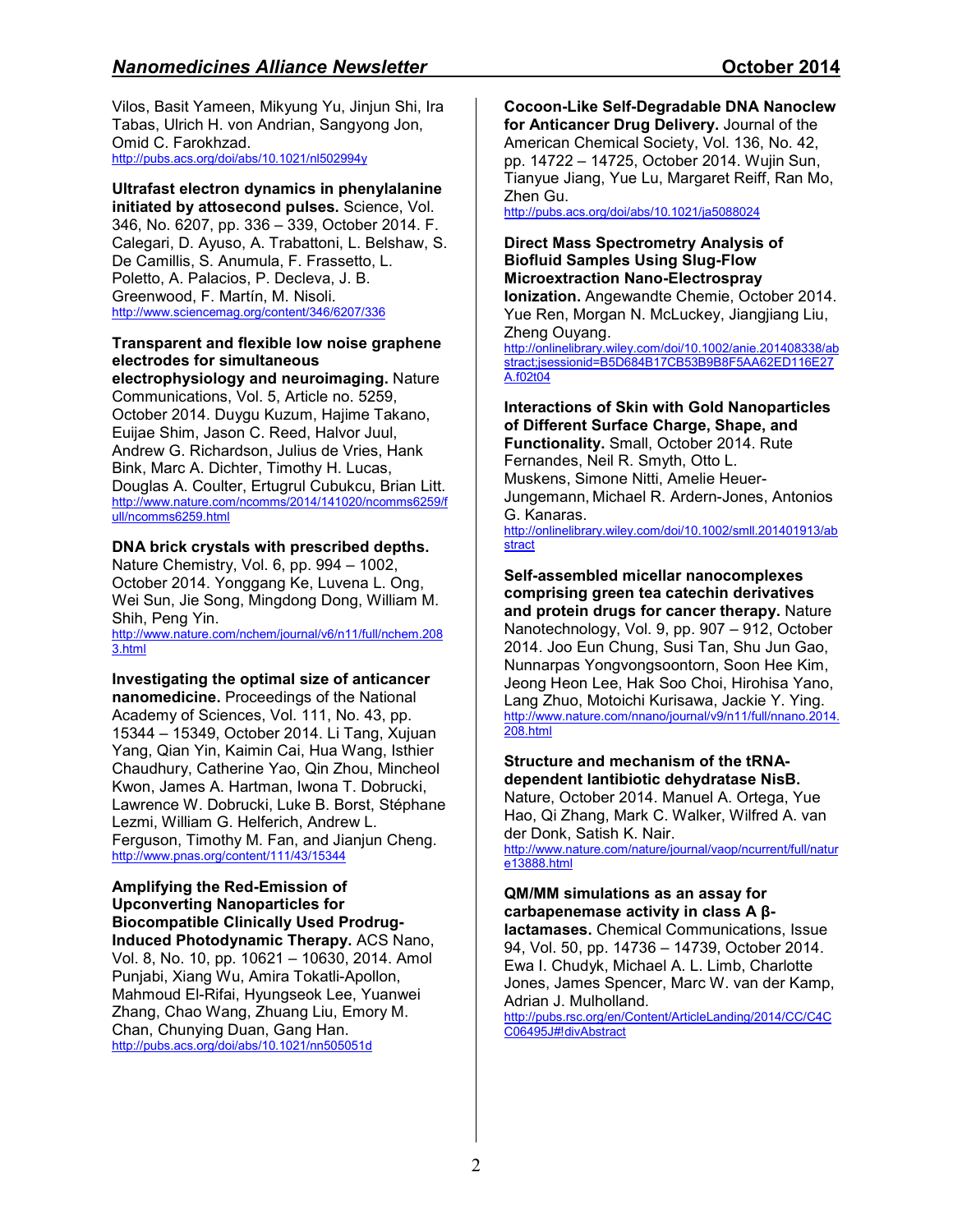**Optical control of insulin release using a photoswitchable sulfonylurea.** Nature Communications, Vol. 5, Article No. 5116, October 2014. Johannes Broichhagen, Matthias Schönberger, Simon C. Cork, James A. Frank, Piero Marchetti, Marco Bugliani, A. M. James Shapiro, Stefan Trapp, Guy A. Rutter, David J. Hodson, Dirk Trauner. http://www.nature.com/ncomms/2014/141014/ncomms6116/f ull/ncomms6116.html

**A bioinspired omniphobic surface coating on medical devices prevents thrombosis and biofouling.** Nature Biotechnology, Vol. 32, pp. 1134 – 1140, October 2014. Daniel C Leslie, Anna Waterhouse, Julia B Berthet, Thomas M Valentin, Alexander L Watters, Abhishek Jain, Philseok Kim, Benjamin D Hatton, Arthur Nedder, Kathryn Donovan, Elana H Super, Caitlin Howell, Christopher P Johnson, Thy L Vu, Dana E Bolgen, Sami Rifai, Anne R Hansen, Michael Aizenberg, Michael Super, Joanna Aizenberg, Donald E Ingber. http://www.nature.com/nbt/journal/v32/n11/full/nbt.3020.html

# **CONFERENCES AND WORKSHOPS**

**International Conference on Translational Nanomedicine, 15 – 17 December 2014, Ahmedabad, India**  Cancer research Nanobiomaterials Regenerative medicine Drug and gene delivery http://tnano2014.wordpress.com/

**EMBS Micro and Nanotechnology in Medicine Teleconference, 8 – 12 December 2014, Turtle Bay Resort, Oahu, Hawaii, USA**  Bionanotechnology **Diagnostics** Lab-on-a-Chip Regenerative medicine Tissue engineering

http://mnm.embs.org/2014/

#### **NanoPortugal 2015, 11 – 13 February 2015, Lisbon, Portugal**  Nanoinstrumentation Nanoscale modeling Graphene Nanomedicine http://www.nanopt.org/15EN/topics.php?m=c&s=to

#### **1st European Conference on Pharmaceutics: Drug Delivery, 13 – 15 April 2015, Reims, France Targeting**

Liposomes and nanoparticles http://www.apgi.org/Reims2015.htm

#### **5th Zing Bionanomaterials Conference, 25 – 28 April 2015, Algarve, Portugal Synthesis Characterization Toxicity Therapeutics** http://www.zingconferences.com/conferences/5th-zingbionanomaterialsconference/?utm\_source=Bionano&utm\_campaign=4c88800 925- 11\_25\_2014+150OFFER&utm\_medium=email&utm\_term=0 \_1b10fe4b2a-4c88800925-173199889

**EuroNanoForum 2015, 10 – 12 June 2015, Riga, Latvia**  Nanomanufacturing Advanced Materials http://euronanoforum2015.eu/

# **REFERENCE SECTION**

# **Nanobio- and Nanomedicine Companies**

Listed alphabetically: http://www.nanowerk.com/nanotechnology/nanomaterial/nan obiomedicine\_a.php

# **Nano Organizations**

National Center for Toxicological Research (NCTR): http://www.fda.gov/AboutFDA/CentersOffices/NCTR/default. htm

National Nanotechnology Initiative (NNI): http://www.nano.gov/

Nano Science and Technology Consortium (NSTC): http://www.nstc.in/

Nano Science and Technology Institute (NSTI): http://www.nsti.org/

The Nanotechnology Institute (NTI): http://nanotechinstitute.org/